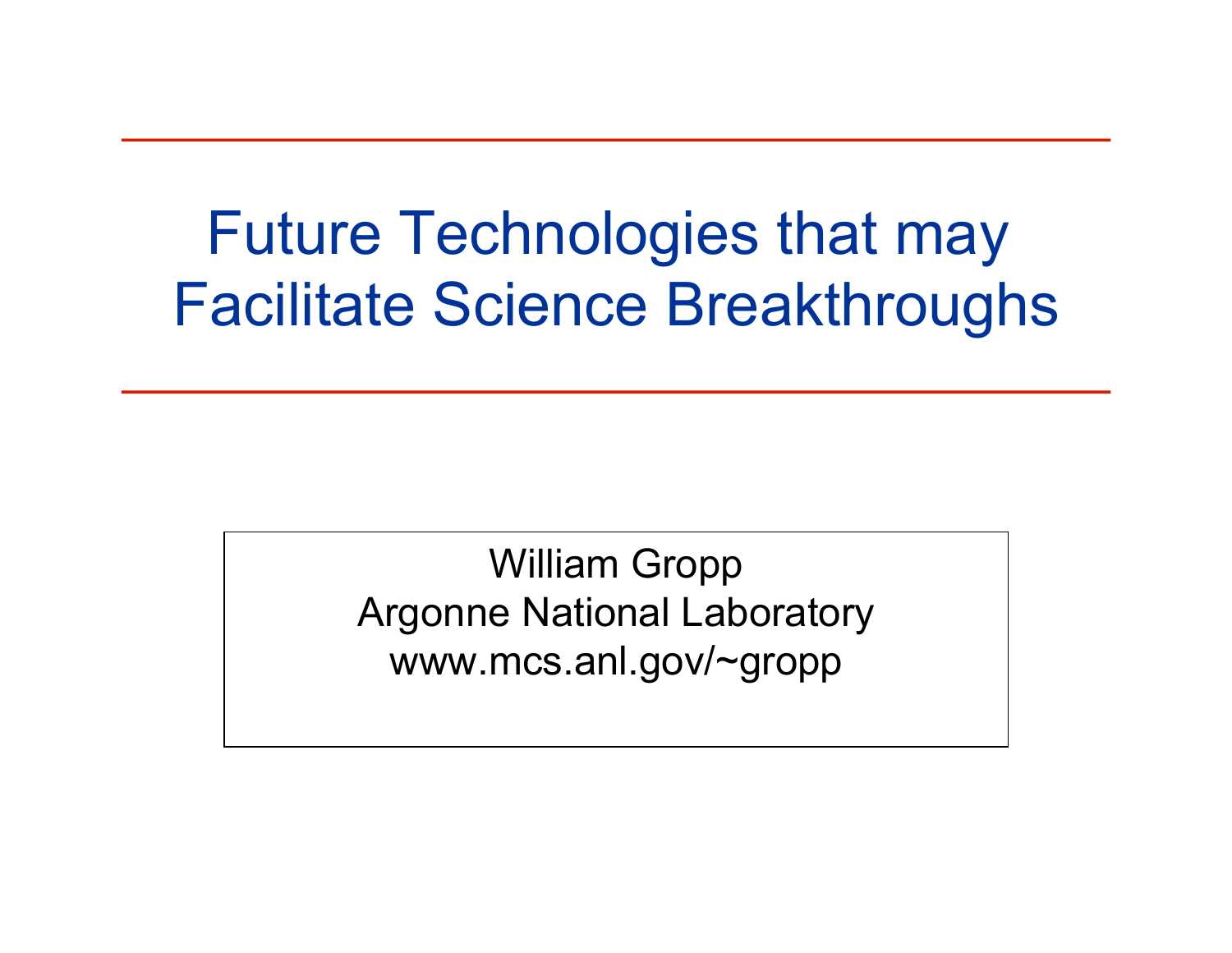#### **Panelists**

- Bill Gropp, Argonne National Laboratory
- Scott Studham, Oak Ridge National Laboratory
- Dieter Kranzlmuller (Joh. Kepler Univ. Linz and Cern)
- Torsten Schwede (Biozentrum, Univ. of Basel)

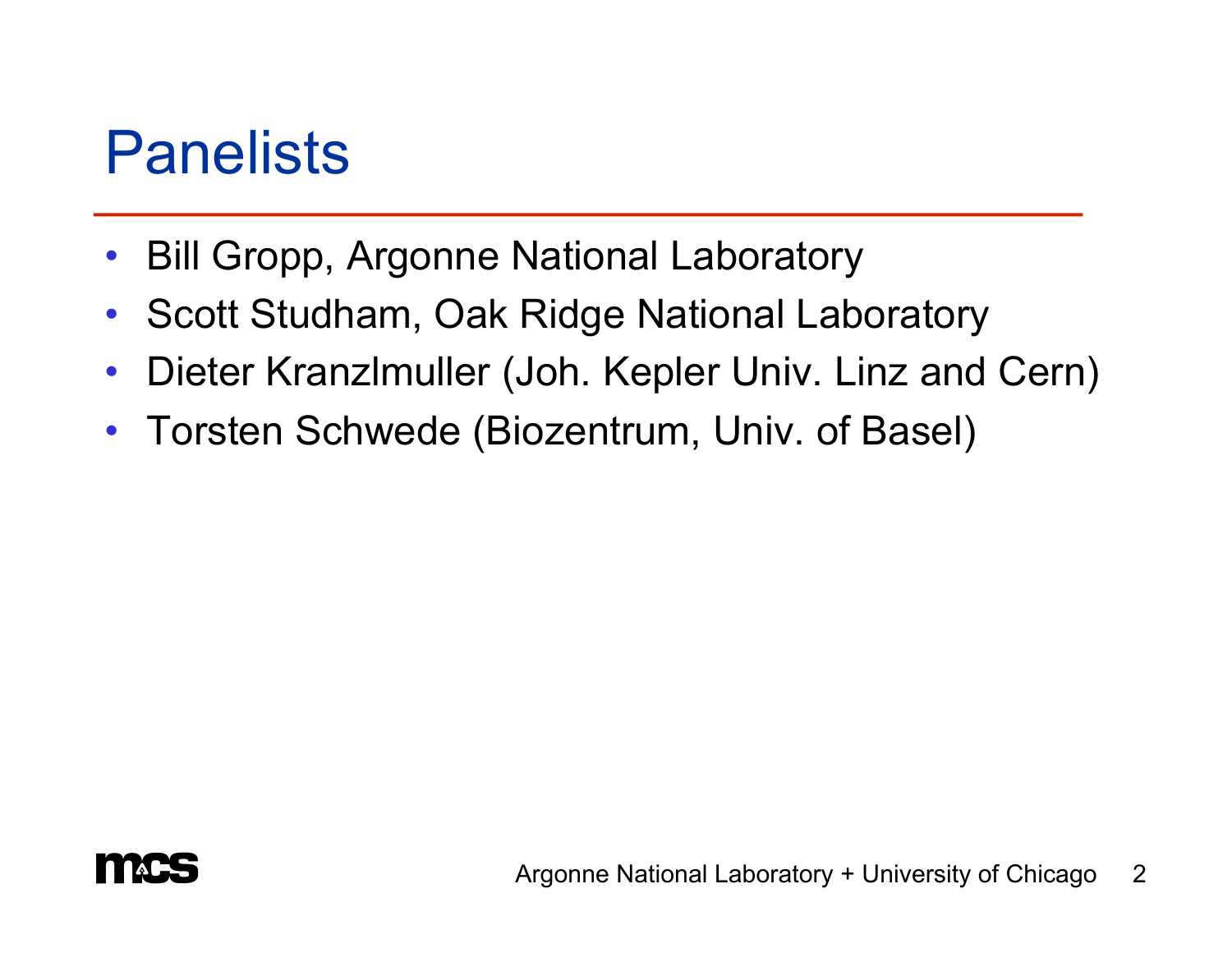### The Fun Stuff

- Cool Hardware
	- New Memory Technologies
		- Density
		- Latency
		- Bandwidth
		- Non-volatile
	- New Processors
		- Cell
		- FPGAs
	- New Interconnects
		- Cost effective optical
		- "Proximity Communication"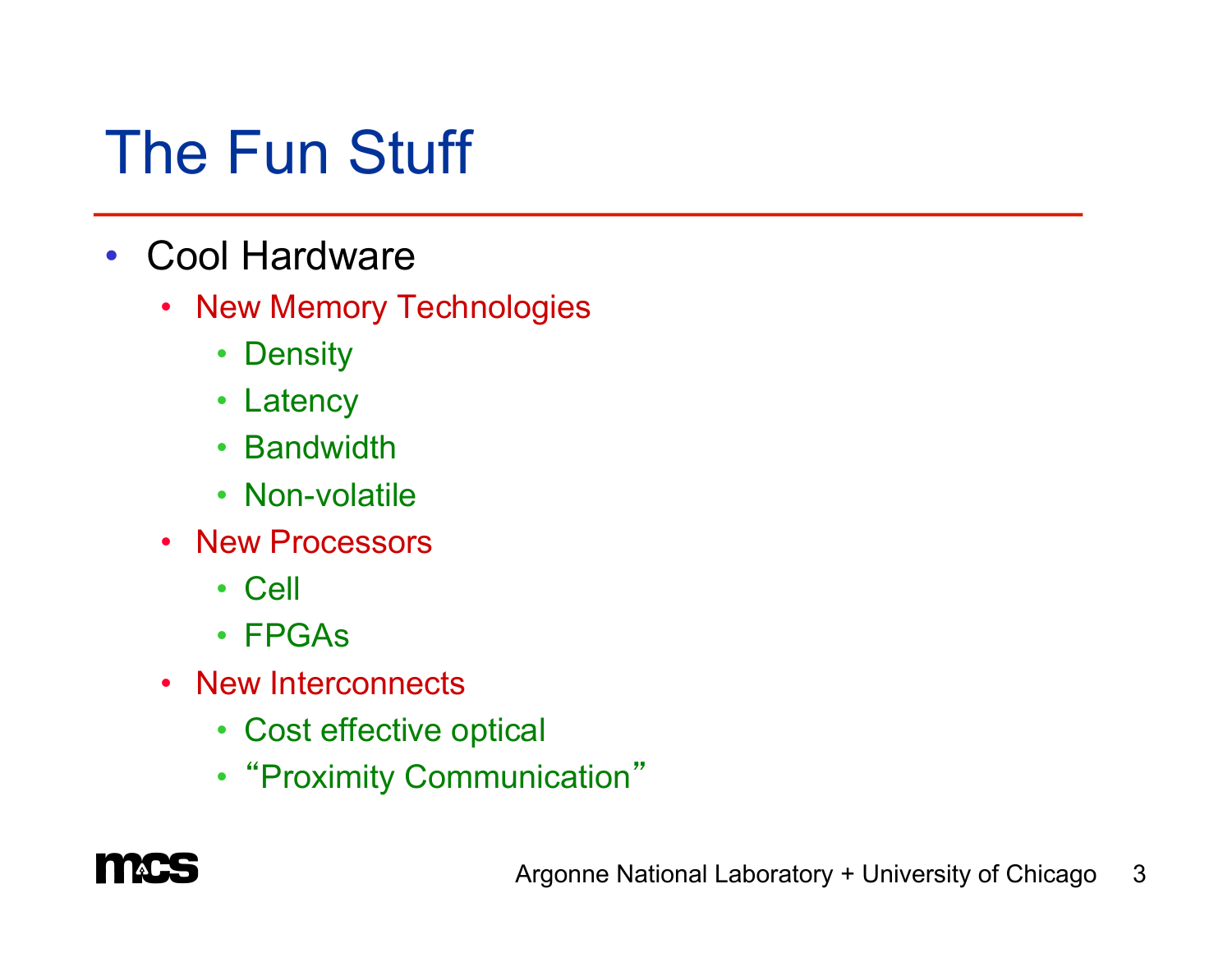# Millipede

- 10nm process
- 1.2 Terabit/in<sup>2</sup> (25 DVDs)
- Slow (but could compete with Flash memory)





Argonne National Laboratory + University of Chicago 4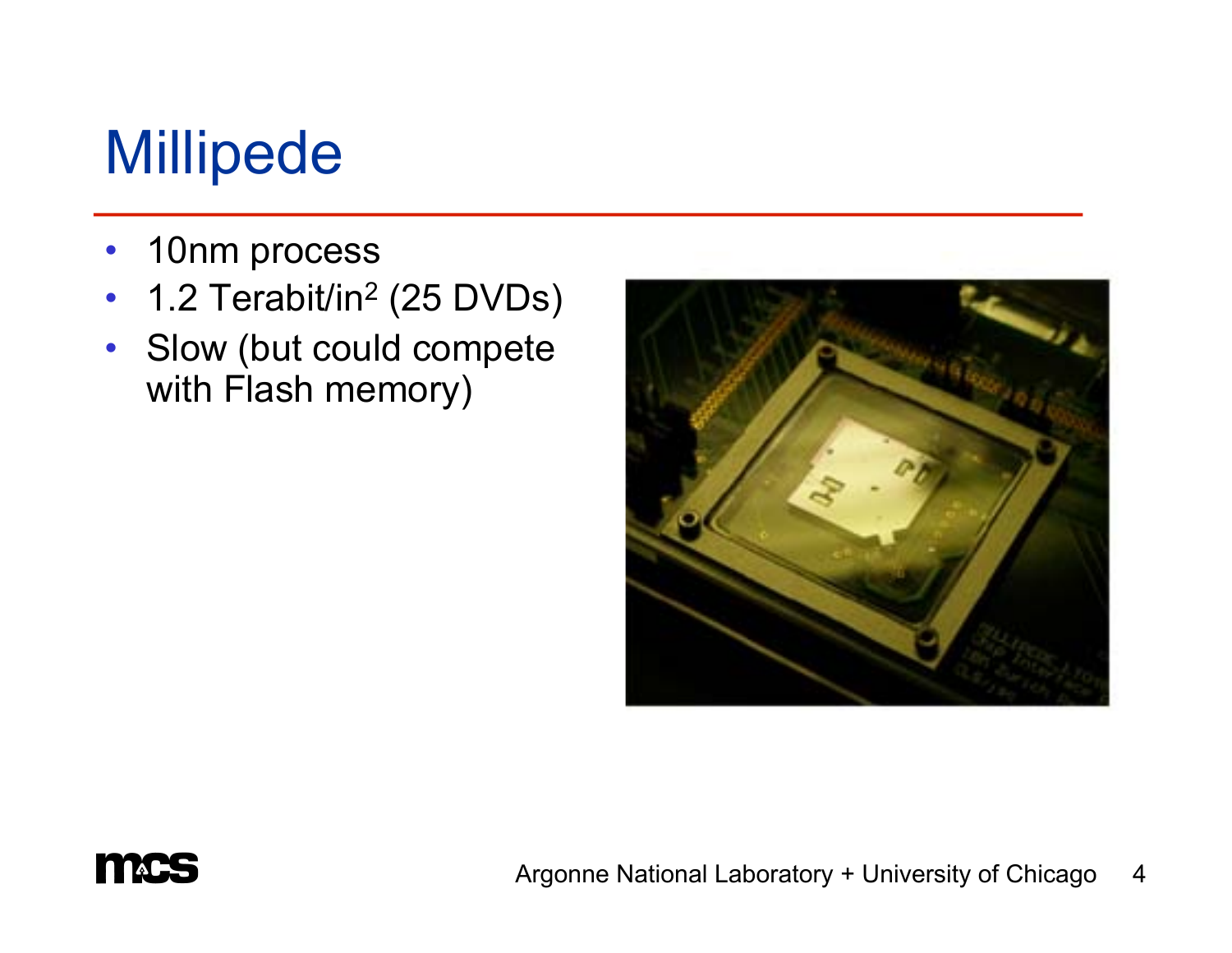### Nanotube Memory

- Electrostatic forces hold nanotubes in place
	- Multiple tubes are used to enhance manufacturability
- Claims 2GHz (0.5 ns) operation
- Nonvolatile



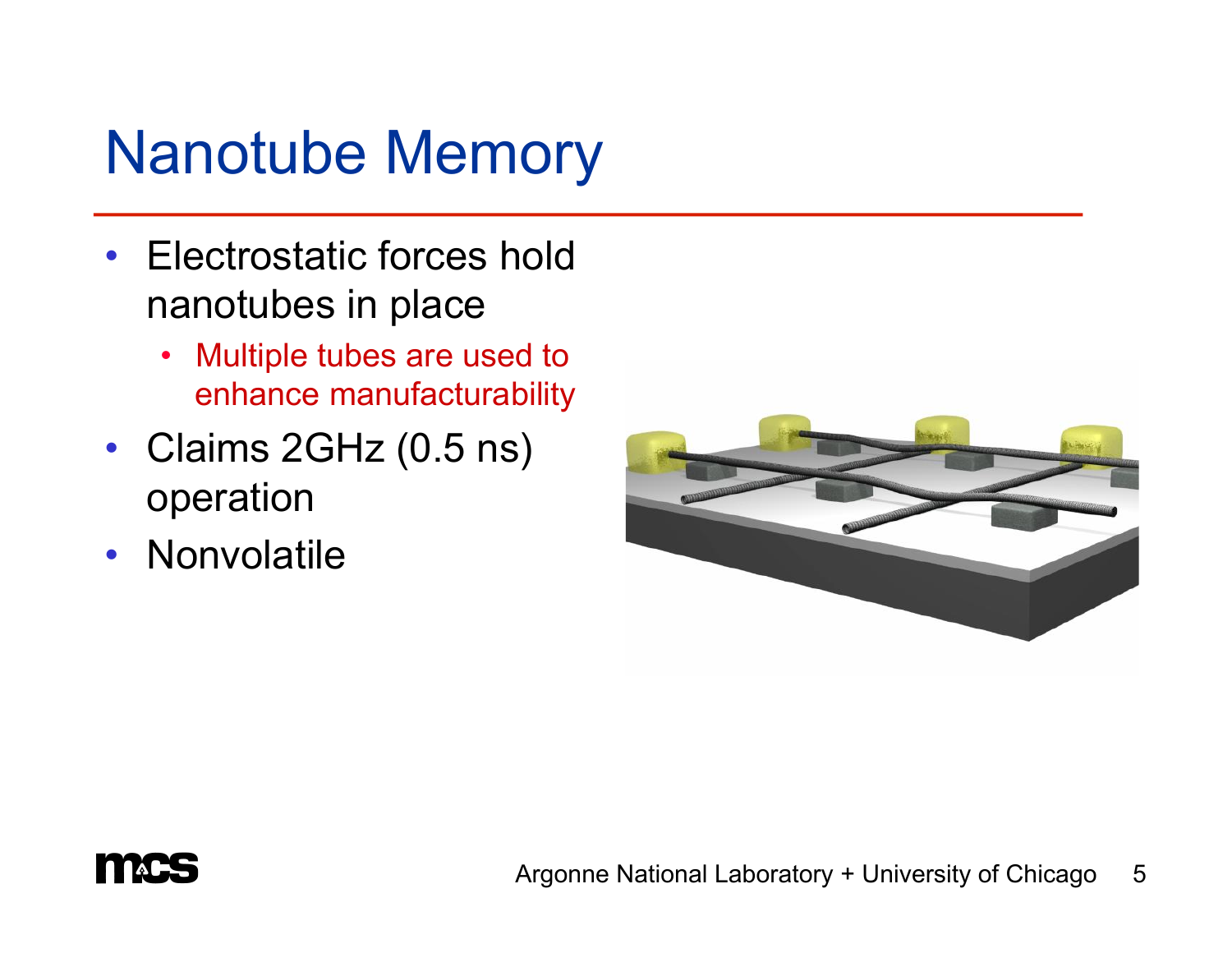# Exotic Technologies





Argonne National Laboratory + University of Chicago 6

**Cheorghe Paun** Grzegorz Rozenberg **Arto Salomaa**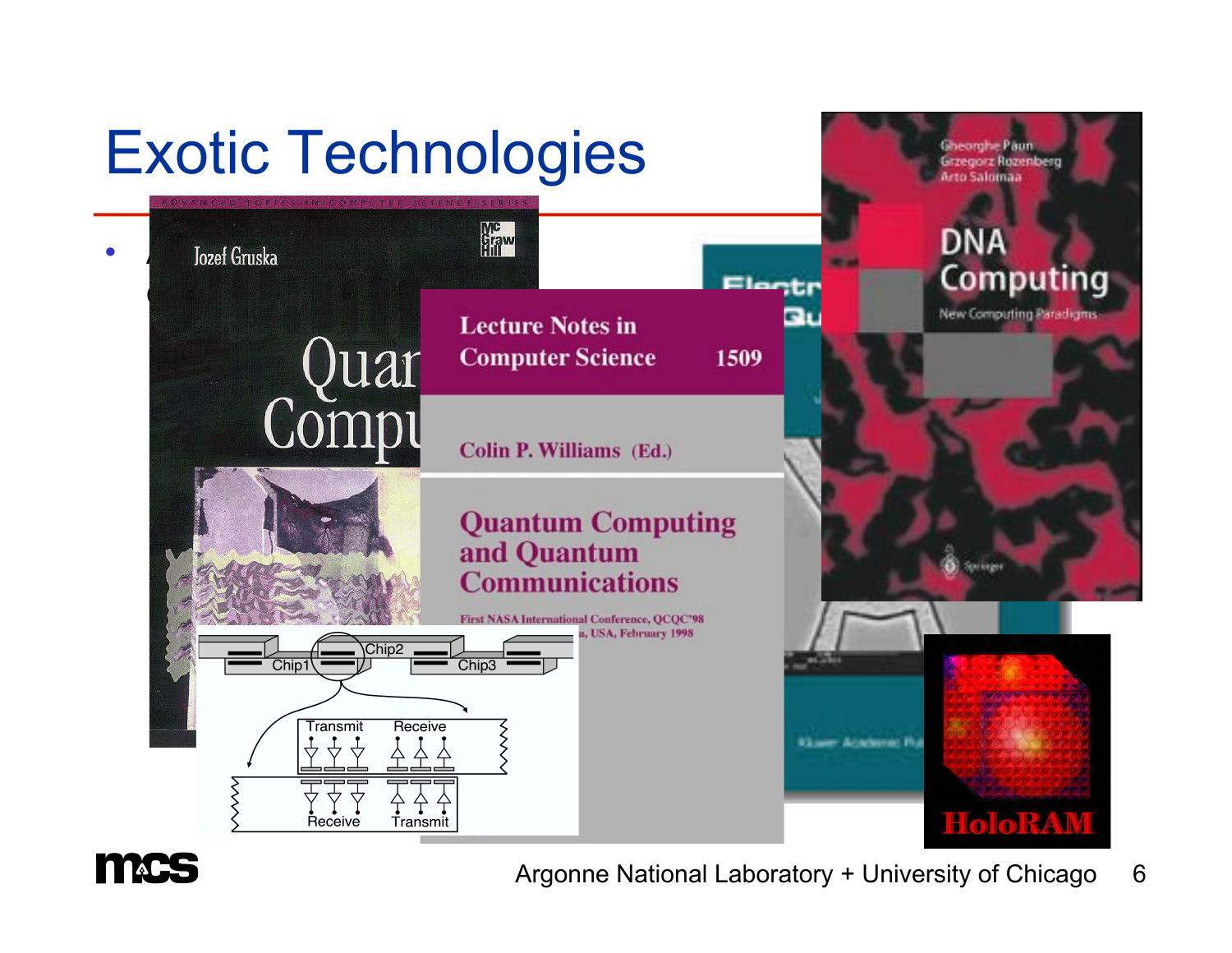# Cell Processor

- 256 (SP) GFlops/chip
	- +8 for PowerPC processor
- 8 "SPE" s
	- No cache
	- Software managed memory
- Extremely low latency interconnect between adjacent SPEs
- Billions and Billions to be made…
- And put four of these into your laptop and you have a TeraFlop  $\odot$

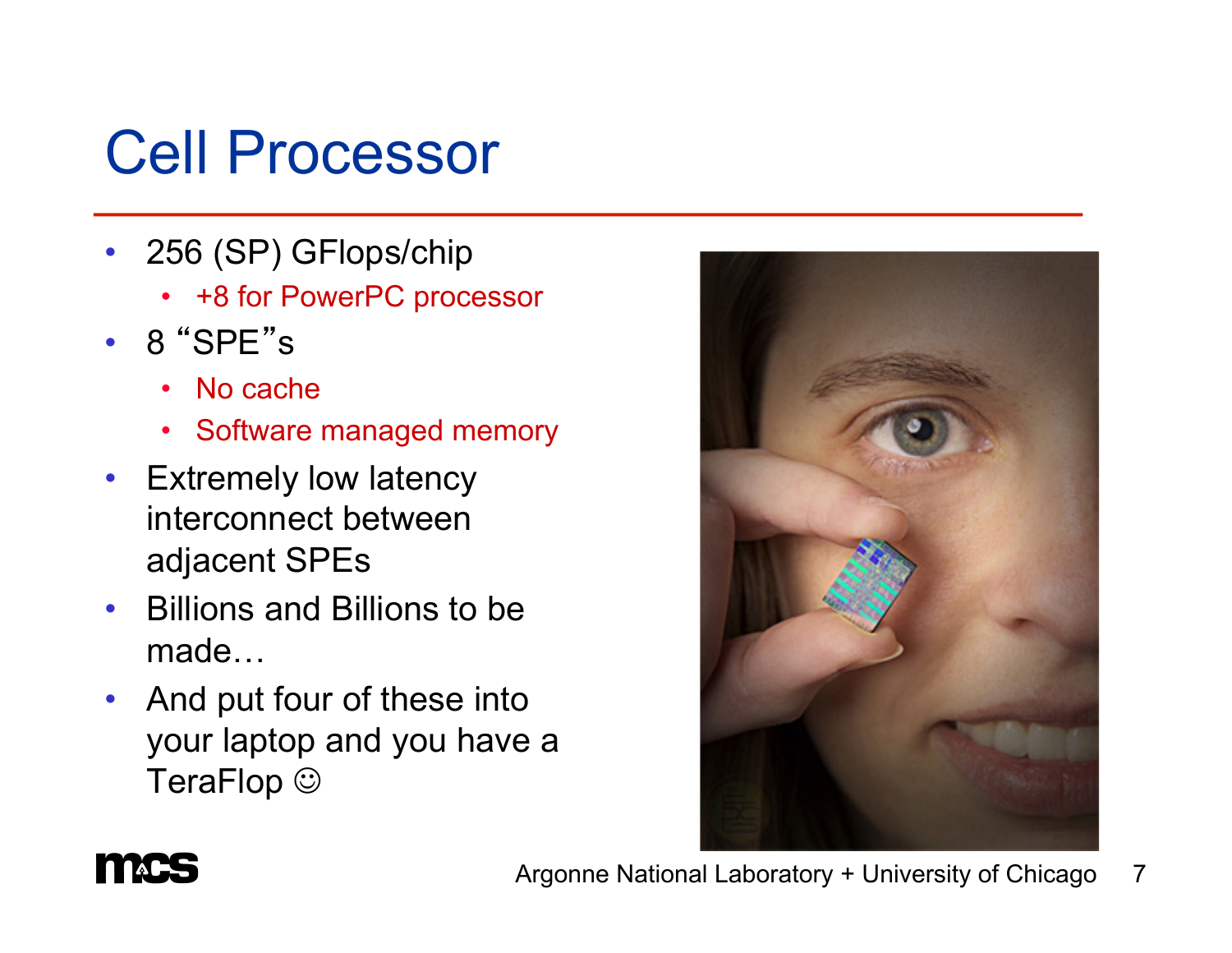#### Personal Supercomputers

- Orion Multisystems
	- Desktop cluster is 10x a single processor
	- Deskside cluster is 100x a single processor
- ... if you have parallel software



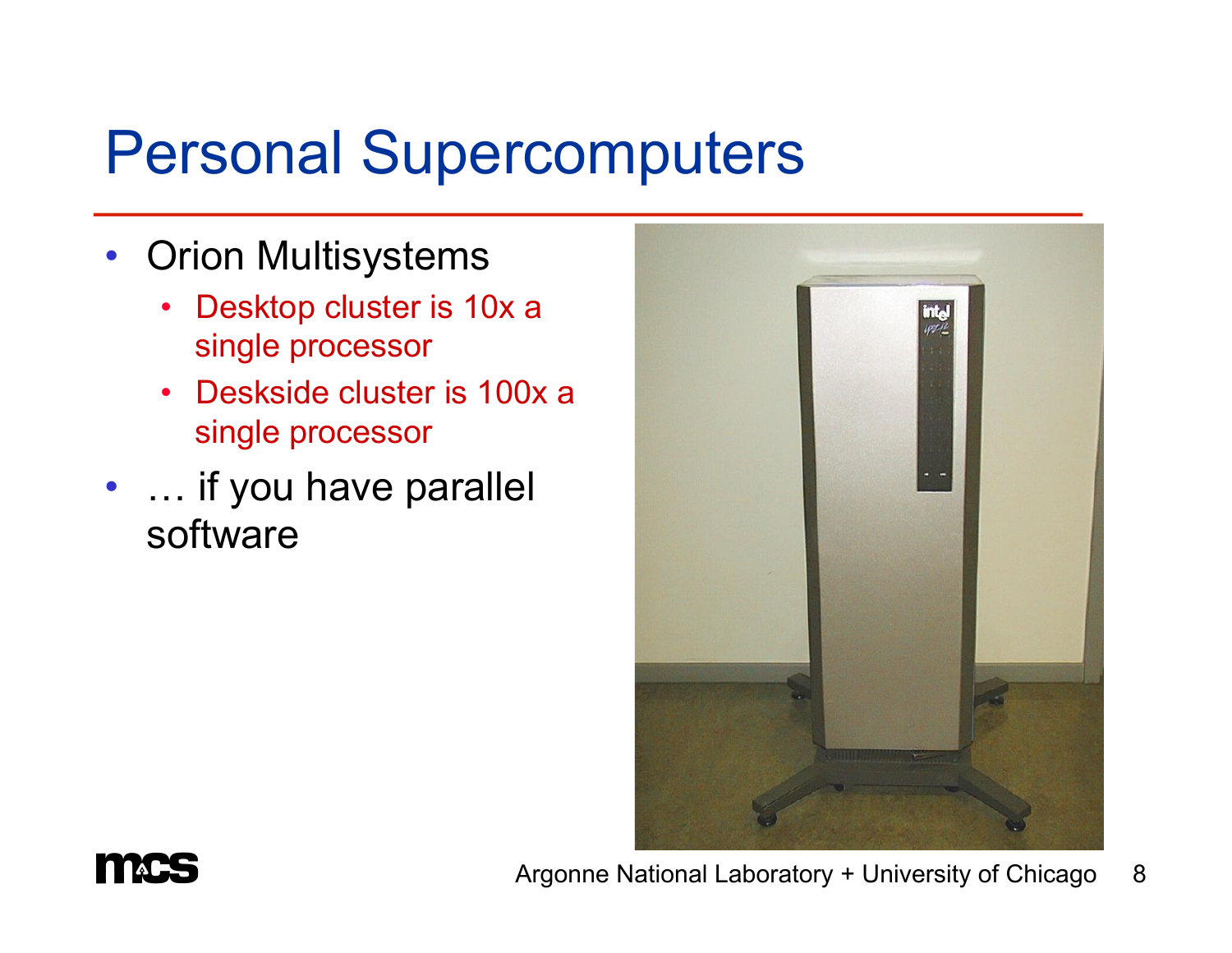#### Stuff That Matters

- Software
	- Better match of problem concepts to language abstractions
		- Multilevel and/or domain-specific languages
	- "Parallel Matlab"
	- Domain-specific "languages" and problem solving environments
- Algorithms
	- Multiscale and multi-science
	- Error guarantees
- Software that supports *new* algorithms
	- Optimizing for existing applications means optimizing for applications and software developed for machines slower than my laptop

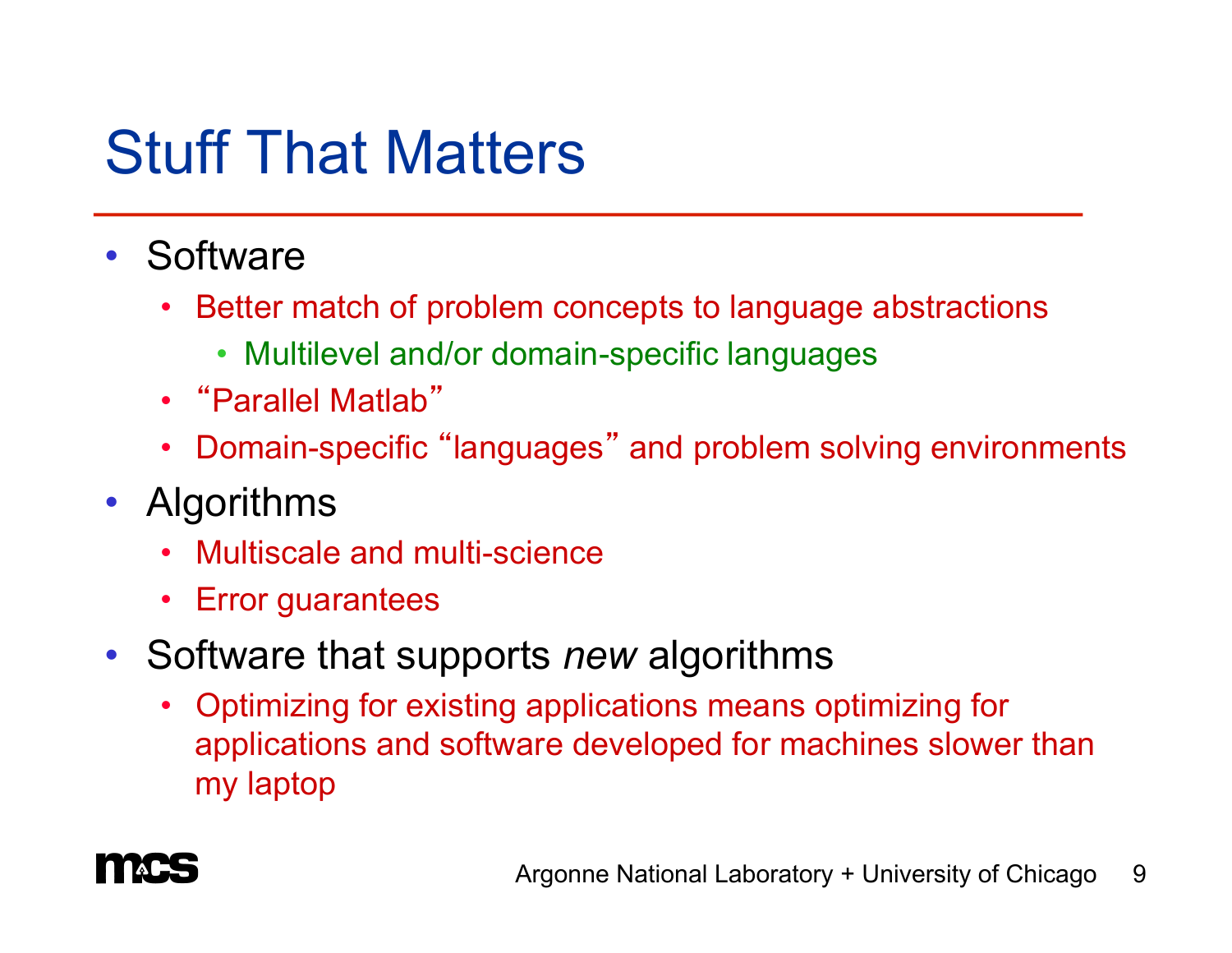# Put the Science First

- Technology Driven
	- What could we do?
	- What can't we do?
	- Can it help applications?
- Application Driven
	- What stands in the way of applications?
		- Managing complexity of modern software
		- Managing the datasets
			- Consequence of data densities is that 40GB is *small*
	- (one thing that does not stand in the way the ability to write *simple* codes quickly that must run with high parallel performance)